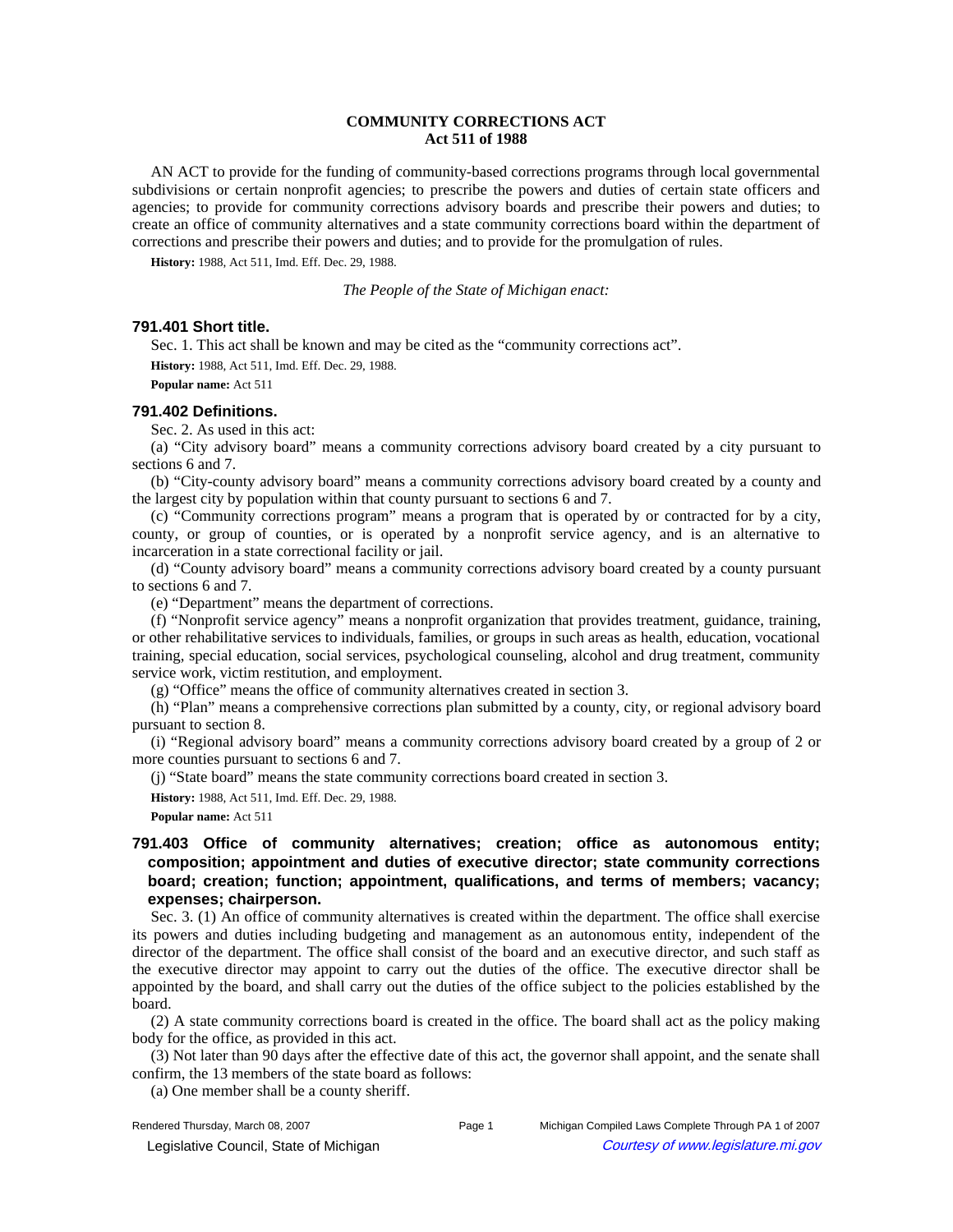(b) One member shall be a chief of a city police department.

(c) One member shall be a judge of the circuit court or recorder's court.

(d) One member shall be a judge of the district court.

(e) One member shall be a county commissioner.

(f) One member shall be a member of city government.

(g) One member shall represent an existing community alternatives program.

(h) One member shall be the director of the department of corrections or his or her designee.

(i) One member shall be a county prosecutor.

(j) One member shall be a criminal defense attorney.

(k) Three members shall be representatives of the general public.

(4) The governor shall ensure fair geographic representation of the state board membership and that minority persons and women are fairly represented.

(5) Members of the state board shall serve for terms of 4 years each, except that of the members first appointed, 5 shall serve for terms of 4 years each, 4 shall serve for terms of 3 years each, and 4 shall serve for terms of 2 years each.

(6) A vacancy on the state board shall be filled in the same manner as the original appointment.

(7) Members of the state board shall serve without compensation, but shall be reimbursed by the department for actual and necessary expenses incurred in attending meetings.

(8) The governor shall annually appoint a chairperson from among the members of the board.

**History:** 1988, Act 511, Imd. Eff. Dec. 29, 1988.

**Popular name:** Act 511

### **791.404 Duties of state board.**

Sec. 4. The state board shall do all of the following:

(a) Develop and establish goals, offender eligibility criteria, and program guidelines for community corrections programs.

(b) Adopt minimum program standards, policies, and rules for community corrections programs.

(c) Adopt an application process and procedures for funding community corrections programs, including the format for comprehensive corrections plans.

(d) Adopt criteria for community corrections program evaluations.

(e) Hire an executive director, who shall serve at the pleasure of the board.

**History:** 1988, Act 511, Imd. Eff. Dec. 29, 1988.

**Popular name:** Act 511

#### **791.405 Duties of office.**

Sec. 5. The office shall do all of the following:

(a) Provide technical assistance and training to cities, counties, regions, or nonprofit service agencies in developing, implementing, evaluating, and operating community corrections programs.

(b) Enter into agreements with city, county, city-county, or regional advisory boards or nonprofit service agencies for the operation of community corrections programs by those boards or agencies, and monitor compliance with those agreements.

(c) Act as an information clearinghouse regarding community corrections programs for cities, counties, regions, or nonprofit service agencies that receive funding under this act.

(d) Review and approve local plans and proposals pursuant to sections 8 and 10.

(e) In instances of substantial noncompliance, halt funding to cities, counties, regions, or agencies, except that before halting funding, the office shall do both of the following:

(*i*) Notify the city, county, region, or agency of the allegations and allow 30 days for a response.

(*ii*) If an agreement is reached concerning a remedy, allow 30 days following that agreement for the remedy to be implemented.

**History:** 1988, Act 511, Imd. Eff. Dec. 29, 1988.

**Popular name:** Act 511

# **791.406 Application for funding and other assistance; county advisory board; regional advisory board; city-county advisory board; city advisory board.**

Sec. 6. (1) A county may elect to apply for funding and other assistance under this act by a vote of the county board of commissioners approving the decision to apply, and by appointing a county advisory board. Two or more counties, by vote of the county board of commissioners of each county, may agree to create a regional advisory board instead of a county advisory board. A regional advisory board shall perform the same

Rendered Thursday, March 08, 2007 Page 2 Michigan Compiled Laws Complete Through PA 1 of 2007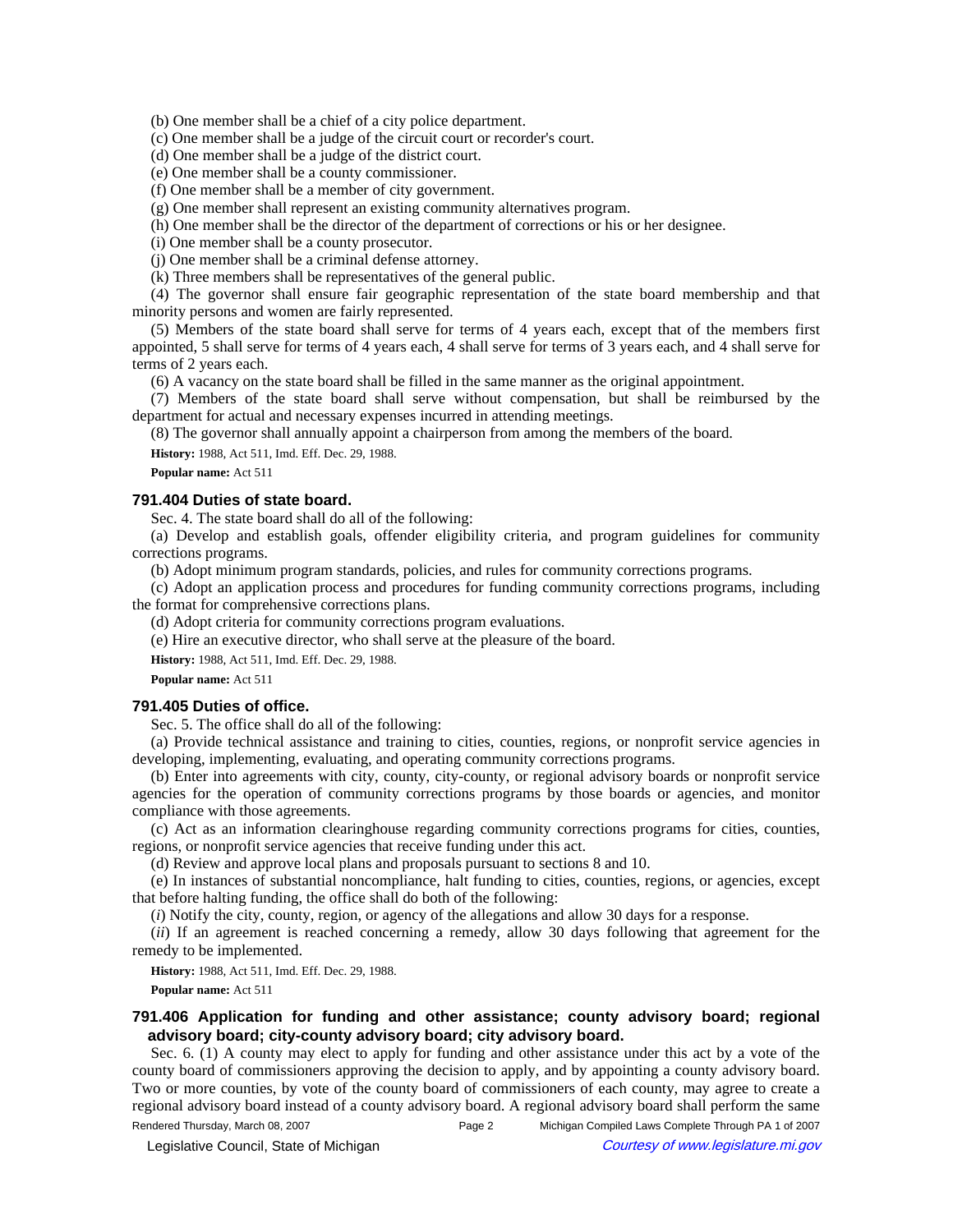functions as a county advisory board for each county that participates in establishing the regional board.

(2) A county and the largest city by population within that county may elect to jointly apply for funding and other assistance under this act. An application for funding requires a vote of the board of commissioners approving the decision to apply and a majority resolution of the city council, and the appointment of a city-county advisory board.

(3) A city may elect to apply for funding and other assistance under this act by a majority resolution of the city council, and by appointing a city advisory board.

**History:** 1988, Act 511, Imd. Eff. Dec. 29, 1988.

**Popular name:** Act 511

### **791.407 Membership of boards.**

Sec. 7. (1) A county advisory board, regional advisory board, city-county advisory board, or city advisory board shall consist of the following:

(a) One member shall be a county sheriff, or his or her designee.

(b) One member shall be a chief of a city police department, or his or her designee.

(c) One member shall be a judge of the circuit court or his or her designee.

(d) One member shall be a judge of the district court or his or her designee.

(e) One member shall be a judge of the probate court or his or her designee.

(f) One member shall be a county commissioner or city councilperson. In the case of a regional advisory board or a city-county advisory board, 1 county commissioner or councilperson from each participating city and county shall serve as a member.

(g) One member shall be selected from 1 of the following service areas: mental health, public health, substance abuse, employment and training, or community alternative programs.

(h) One member shall be a county prosecuting attorney or his or her designee.

(i) One member shall be a criminal defense attorney.

(j) One member shall be from the business community.

(k) One member shall be from the communications media.

(*l*) One member shall be either a circuit court probation agent or a district court probation officer.

(m) One member shall be a representative of the general public.

(2) In the case of a county or regional advisory board, the members shall be appointed by the county board or boards of commissioners. In the case of a city advisory board, the members shall be appointed by the city council. In the case of the city-county advisory board, the members shall be appointed by the county board of commissioners and the city council. In appointing the members of an advisory board, the county and city shall ensure that minority persons and women are fairly represented.

(3) Before an appointment is made under this section, the appointing authority shall publish advance notice of the appointments and shall request that the names of persons interested in being considered for appointment be submitted to the appointing authority.

**History:** 1988, Act 511, Imd. Eff. Dec. 29, 1988.

**Popular name:** Act 511

## **791.408 Comprehensive corrections plan.**

Sec. 8. (1) A county, city, city-county, or regional advisory board, on behalf of the city, county, or counties it represents, may apply for funding and other assistance under this act by submitting to the office a comprehensive corrections plan that meets the requirements of this section, and the criteria, standards, rules, and policies developed by the state board pursuant to section 4.

(2) The plan shall be developed by the county, city, city-county, or regional advisory board and shall include all of the following for the county, city, or counties represented by the advisory board:

(a) A system for the development, implementation, and operation of community corrections programs and an explanation of how the state prison commitment rate for the city, county, or counties will be reduced, and how the public safety will be maintained, as a result of implementation of the comprehensive corrections plan. The plan shall include, where appropriate, provisions that detail how the city, county, or counties plan to substantially reduce, within 1 year, the use of prison sentences for felons for which the state felony sentencing guidelines upper limit for the recommended minimum sentence is 12 months or less as validated by the department of corrections. Continued funding in the second and subsequent years shall be contingent upon substantial compliance with this subdivision.

(b) A data analysis of the local criminal justice system including a basic description of jail utilization detailing such areas as sentenced versus unsentenced inmates, sentenced felons versus sentenced misdemeanants, and any use of a jail classification system. The analysis also shall include a basic description Rendered Thursday, March 08, 2007 Page 3 Michigan Compiled Laws Complete Through PA 1 of 2007

© Legislative Council, State of Michigan Council Courtesy of www.legislature.mi.gov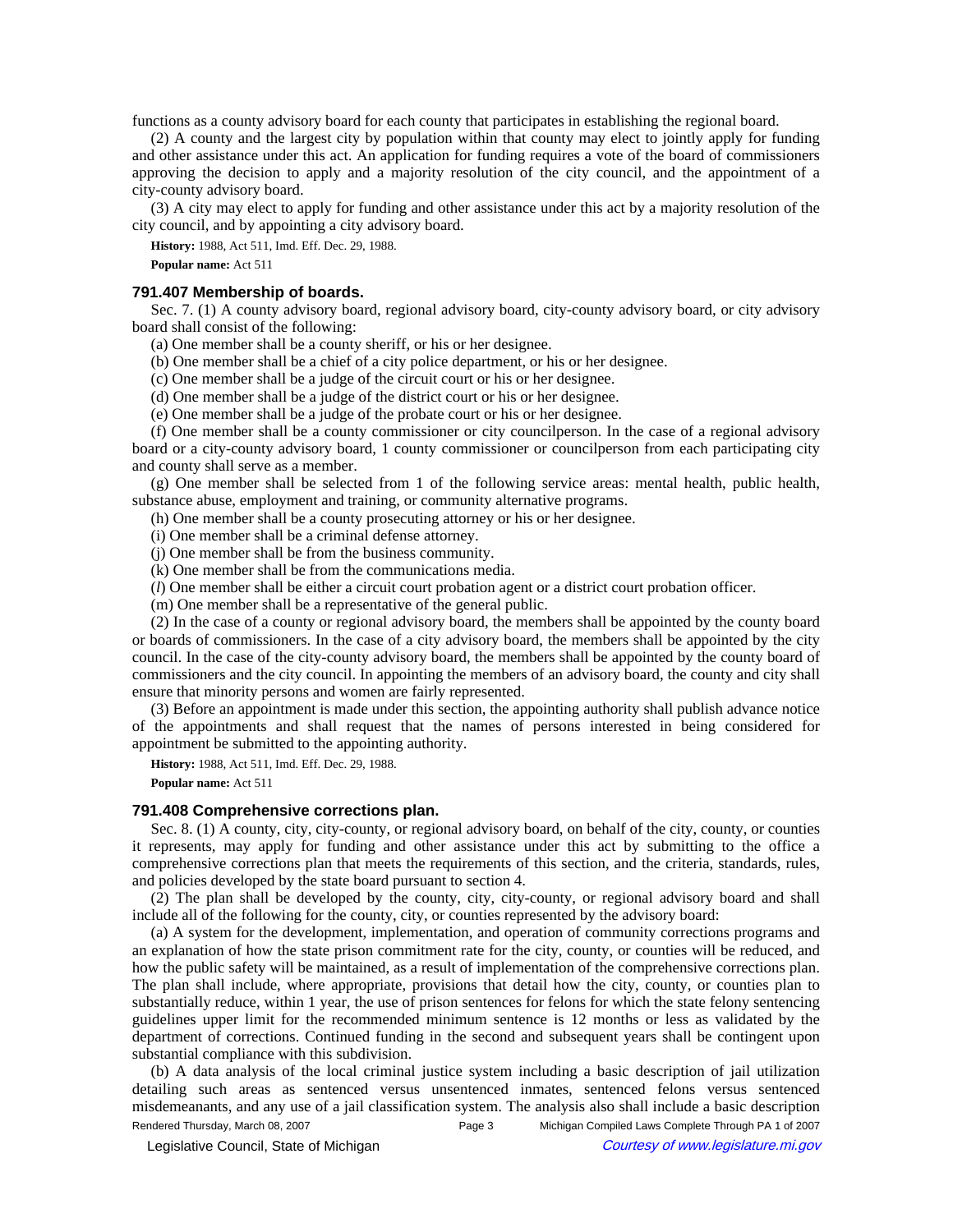of offenders sentenced to probation and to prison and a review of the rate of commitment to the state corrections systems from the city, county, or counties for the preceding 3 years. The analysis also shall compare actual sentences with the sentences recommended by the state felony sentencing guidelines.

(c) An analysis of the local community corrections programs used at the time the plan is submitted and during the preceding 3 years, including types of offenders served and funding levels.

(d) A system for evaluating the effectiveness of the community corrections program, which shall utilize the criteria developed pursuant to section 4(d).

(e) The identity of any designated subgrant recipient.

(f) In the case of a regional or city-county plan, provisions for the appointment of 1 fiscal agent to coordinate the financial activities pertaining to the grant award.

(3) The county board or boards of commissioners of the county or counties represented by a county, city-county, or regional advisory board, or the city council of the city represented by a city or city-county advisory board, shall approve the proposed comprehensive corrections plan prepared by their advisory board before the plan is submitted to the office pursuant to subsection (1).

(4) This section is intended to encourage the participation in community corrections programs of offenders who would likely be sentenced to imprisonment in a state correctional facility or jail, would not increase the risk to public safety, have not demonstrated a pattern of violent behavior, and do not have a criminal record that indicates a pattern of violent offenses.

**History:** 1988, Act 511, Imd. Eff. Dec. 29, 1988.

**Popular name:** Act 511

### **791.409 Jurisdiction of sentencing court.**

Sec. 9. A sentencing court that places a person in a community corrections program shall retain jurisdiction over the person as a probationer under chapter XI of the code of criminal procedure, Act No. 175 of the Public Acts of 1927, being sections 771.1 to 771.14a of the Michigan Compiled Laws.

**History:** 1988, Act 511, Imd. Eff. Dec. 29, 1988.

**Popular name:** Act 511

# **791.410 Nonprofit service agency; application for direct state funding; notice; appointment or creation of advisory board; contract with nonprofit service agency; limitation on direct funding.**

Sec. 10. (1) In any jurisdiction that has not elected to apply for funding under this act and has not appointed an advisory board or participated in the creation of an advisory board, a nonprofit service agency that operates in that jurisdiction may apply for and receive direct state funding in that jurisdiction.

(2) The office promptly shall notify the county board of commissioners of a county described in subsection (1) of the fact that the nonprofit service agency has submitted an application for funding. The county shall have 30 days after receiving notice to apply for funding under this act, and to take steps to appoint a county advisory board or participate in the creation of a regional advisory board, in which case the application of the nonprofit service agency shall be denied.

(3) An advisory board may contract with a nonprofit service agency for the provision of services as described in the comprehensive corrections plan.

(4) A nonprofit service agency that receives direct funding under subsection (1) shall not receive the direct funding for a period of more than 24 consecutive months.

**History:** 1988, Act 511, Imd. Eff. Dec. 29, 1988.

**Popular name:** Act 511

# **791.411 Authorized payments for community corrections programs; funding for administration; current spending not to be supplanted.**

Sec. 11. (1) The office shall authorize payments from funds appropriated to the office for community corrections programs to cities, counties, regions, or agencies for the community corrections programs described in the plan submitted pursuant to section 8 or the proposal submitted pursuant to section 10 if the plan or proposal is approved by the office.

(2) Of the total funding recommended for the implementation of the comprehensive corrections plan, not more than 30% may be used by the city, county, or counties for administration.

(3) The funds provided to a city, county, or counties under this section shall not supplant current spending by the city, county, or counties for community corrections programs.

**History:** 1988, Act 511, Imd. Eff. Dec. 29, 1988.